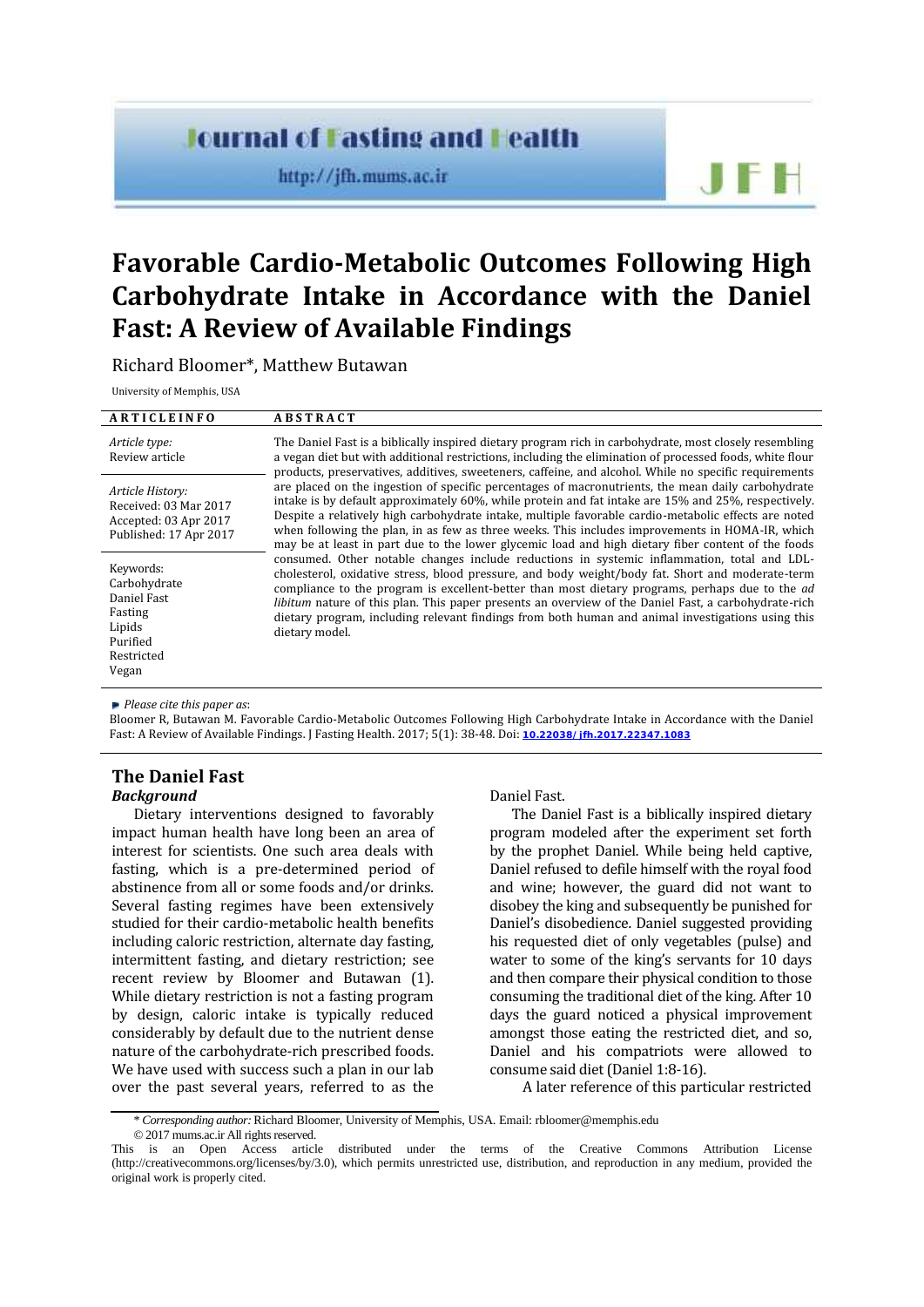diet had Daniel fasting for a period of 21 days (Daniel 10:2-3). Modern day variations of the Daniel Fast are typically undertaken for a period of 21 days and followed by many in an attempt to become closer to God (2). Current adaptations are inspired by the Hebrew translation of Daniel's preferred food 'pulse' which are the seeds of pod bearing plants. Foods such as these are nutrient dense sources of plant-based protein with many associated health benefits (3).

#### *Food Types and Timing*

The modern day Daniel Fast is a stringent high carbohydrate diet that closely resembles an *ad libitum* vegan diet composed of fruits, vegetables, whole grains, nuts, seeds, and oil. Unlike other fasts, the Daniel Fast does not restrain quantity or timing of food intake, but rather, has strict restrictions on the types of foods one can consume. For instance, dieters are not allowed any animal products, processed foods, white flour products, preservatives, additives, sweeteners, flavorings, caffeine, or alcohol. Because the Daniel Fast does not constrain timing of food consumption, effects should primarily be attributed to the daily reduction in overall calorie intake and the nutrient-dense quality of foods consumed during the fasting period. That said, responses carbohydrate diets such as the Daniel Fast likely differ, in part, due to the relative dietary contribution of co-consumed macronutrients– primarily fats (4-6)–and/or genetic components (4, 7, 8). Though the daily macronutrient contribution can vary slightly with the Daniel Fast, on average most calories come from carbohydrate-rich sources similar to other high carbohydrate diets.

Often times, the relative daily energy from<br>bohydrates varies depending on the carbohydrates varies depending on reference, with most ranging between 55% and 70%. Similar to the Daniel Fast, these diets are also typically associated with favorable health outcomes including reductions in weight, oxidative stress, inflammation, and cardio metabolic risk (9-17). However, vegetarian diets may be a cause of concern for conditions such as hyperhomocysteinaemia, protein deficiency, anaemia, decreased creatinine in muscles, and menstrual disruption in women undergoing increased physical activity (18). This risk can be lessened by use of a modified version of the

Daniel Fast allowing for a single daily serving of lean meat and skim milk.

On average, individuals typically consume 60% carbohydrates during the Daniel Fast while protein and fats constitute approximately 15% and 25%, respectively. Due to the strict nature of the Daniel Fast, individuals must be very conscientious about all of their food choices with an emphasis on unprocessed, quality carbohydrates.

#### **Quality Carbohydrate Characteristics**

More important than the relative daily carbohydrate contribution is the type and quality of carbohydrate ingested. The assortment of carbohydrates can be structurally categorized into two main types: 1) simple carbohydrates comprising monosaccharides and disaccharides or 2) complex carbohydrates encompassing all of the chained and branched oligosaccharides and polysaccharides. As expected, the body's response to these two types of carbohydrates differ based on structure and enzyme capability; and thus, carbohydrates are ranked based on their ability to exhibit a rise in blood glucose, otherwise known as the glycemic index (GI).

The GI was suggested by Jenkins *et al.* in 1981 and is purely a measure of the glycemic response to a particular food or carbohydrate (19). The index does not, however, account for individual specific parameters as reported by the high glycemic response variability between individuals consuming identical meals (20). Nonetheless, high GI carbohydrates are typically rapidly digested and absorbed, producing robust surges in blood sugar. Diets rich in these carbohydrates are often associated with a number of chronic diseases including obesity, type 2 diabetes, and heart disease (21,22). Whereas, low GI carbohydrates typically generate a slow but sustained rise in blood sugar (23), while often being associated with more favorable health outcomes (21).

In our present culture, food processing is nearly impossible to avoid, whether foods are merely dried prior to being shipped or undergo a series of steps to prevent spoilage and improve safety and shelf-life (24). Though much literature exists advocating that food processing does not negatively affect nutritional quality (25, 26), many disagree. Depending on the extent, food processing can affectively raise the GI of certain foods (27), most notably grains (28). Therefore, a priority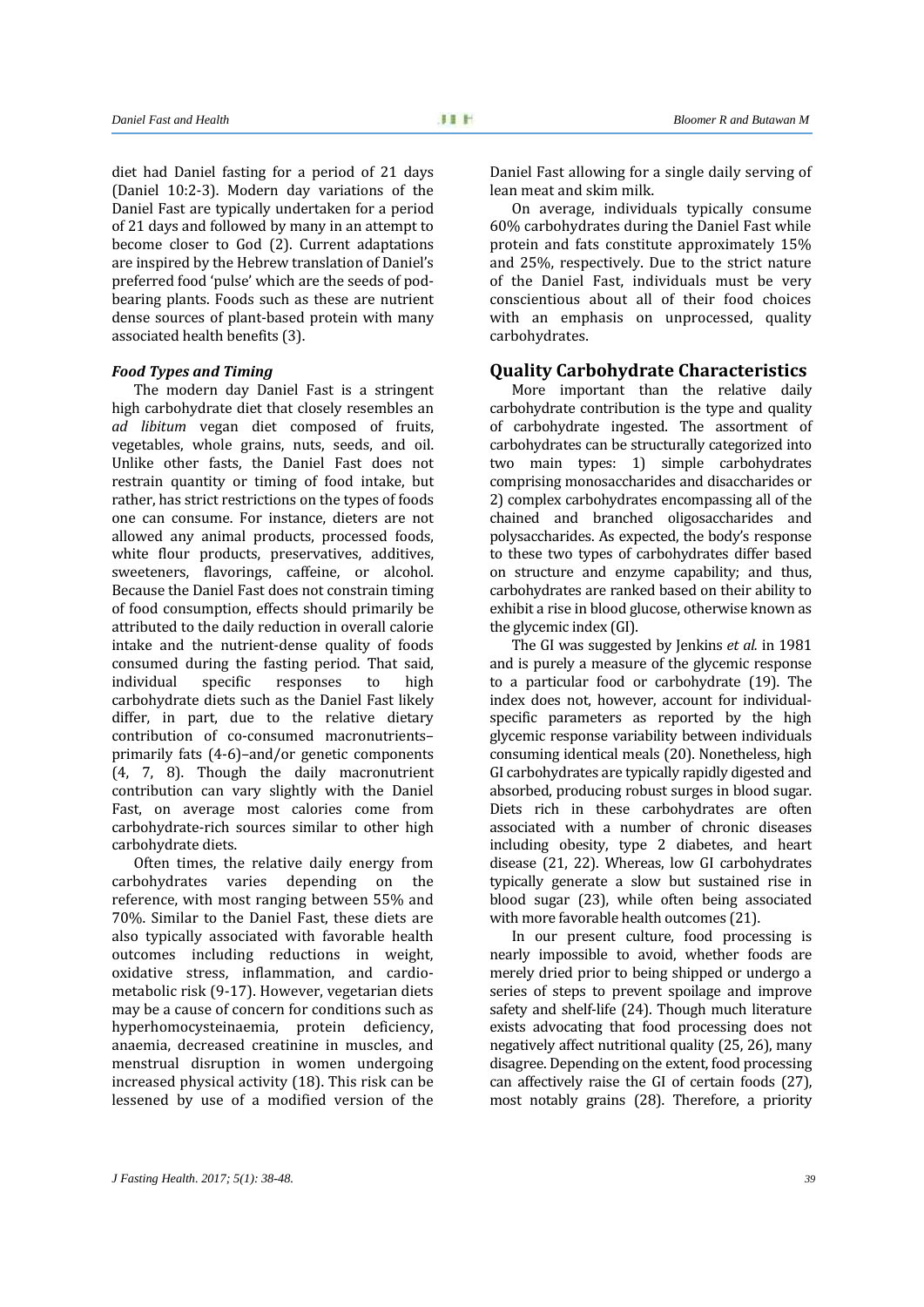should be placed on consuming unprocessed carbohydrates when-ever possible.

Food processing can affect the structural composition of one of the most important sources of carbohydrates, dietary fiber (29, 30). Dietary fiber is a low GI, complex carbohydrate with many health benefits (31, 32). Historically, fiber has been most notably known for its ability to reduce the glycemic response, while more recently, it has gained additional attention for its ability to lower cholesterol. These health enhancing characteristics may be attributed to viscous fibers which can influence the absorption of these molecules (31). Additionally, dietary fiber has beneficial effects on the digestive tract, as fiber bolsters stool weight and improves transit time (31), while some fibers are able to act as prebiotics for the gut microflora (32). Moreover, fiber may be useful as a fuel source for colonic bacteria to produce short chain fatty acids which can be a useful anti-inflammatory agent (33). In any case, dietary fiber represents a high quality carbohydrate that can be found in an abundant array of whole foods.

In order to maximize health benefits while undertaking a high carbohydrate diet such as the Daniel Fast, one should consider all of the properties mentioned above. For optimal benefits, an emphasis should be placed on carbohydrate foods that are low GI, unprocessed, and fiber-rich. Consuming foods such as these should prevent drastic changes in systemic blood glucose, as well as postprandial hypertri glyceridemia and oxidative stress, thereby limiting the risk for development or progression

| Table 1. Summary of findings specific to the Daniel Fast |
|----------------------------------------------------------|
|----------------------------------------------------------|

of certain chronic disease states.

Common examples of these foods would be pulses such as beans, peas, and lentils which contain numerous beneficial phytochemicals and are high in fiber, low GI, rich in protein, and a significant source of vitamins and minerals (34). Additionally, whole fruits and vegetables are rich sources of vitamins and minerals that are commonly consumed while on the Daniel Fast. The nutrient dense nature of the carbohydrates as well as the overall daily caloric reduction may amplify the health benefits observed with the Daniel Fast.

### **Health Benefits of the Daniel Fast**

Health-enhancing high carbohydrate diets should emphasize consuming low GI, unprocessed, fiber-rich carbohydrates, and thus, the Daniel Fast may be a useful plan in improving human health. We have studied the effectiveness of both a traditional and modified Daniel Fast from a practical and human perspective since 2009. In trials utilizing a modified Daniel Fast, participants were allowed a single daily serving of lean meat and skim milk (17, 35). Though not all measures in each study reached a statistically significant effect, multiple health-specific outcomes were improved to a clinically meaningful extent in as little as three weeks. For purposes of this review, we present all published data that we are aware of specific to the dietary program referred to as the Daniel Fast. Since we are the only lab group that has published on this dietary program, we have been able to include all relevant data. This includes published work done in humans, as well as preliminary data using animals. Table 1 presents these findings.

| Reference | Trial<br>Duration | Subjects                           | Outcome<br>Variable | Effect            | Comments                                |
|-----------|-------------------|------------------------------------|---------------------|-------------------|-----------------------------------------|
|           | 21 days           | $N = 43$ ;<br>males and<br>females | <b>BW</b>           | $\leftrightarrow$ |                                         |
|           |                   |                                    | <b>FM</b>           | $\leftrightarrow$ |                                         |
|           |                   |                                    | <b>FFM</b>          | $\leftrightarrow$ |                                         |
|           |                   |                                    | <b>SBP</b>          | ↓                 | $p = 0.007$                             |
|           |                   |                                    | <b>DBP</b>          | ↓                 | $p = 0.03$                              |
|           |                   |                                    | <b>HR</b>           |                   | Statistically insignificant; $p = 0.13$ |
|           |                   |                                    | TC                  |                   | p < 0.0001                              |
|           |                   |                                    | <b>TAG</b>          |                   | Statistically insignificant; $p = 0.12$ |
| 12        |                   |                                    | $HDL-C$             |                   | $p = 0.02$                              |
|           |                   |                                    | LDL-C               | ↓                 | $p = 0.0004$                            |
|           |                   |                                    | <b>VLDL</b>         | ↓                 | Statistically insignificant; $p = 0.12$ |
|           |                   |                                    | Glucose             | $\leftrightarrow$ |                                         |
|           |                   |                                    | Insulin             | ↓                 | Statistically insignificant; $p = 0.10$ |
|           |                   |                                    | HOMA-IR             | J                 | Statistically insignificant; $p = 0.10$ |
|           |                   |                                    | <b>WBC</b>          |                   | $p = 0.03$                              |
|           |                   |                                    | <b>CRP</b>          |                   | Statistically insignificant; $p = 0.13$ |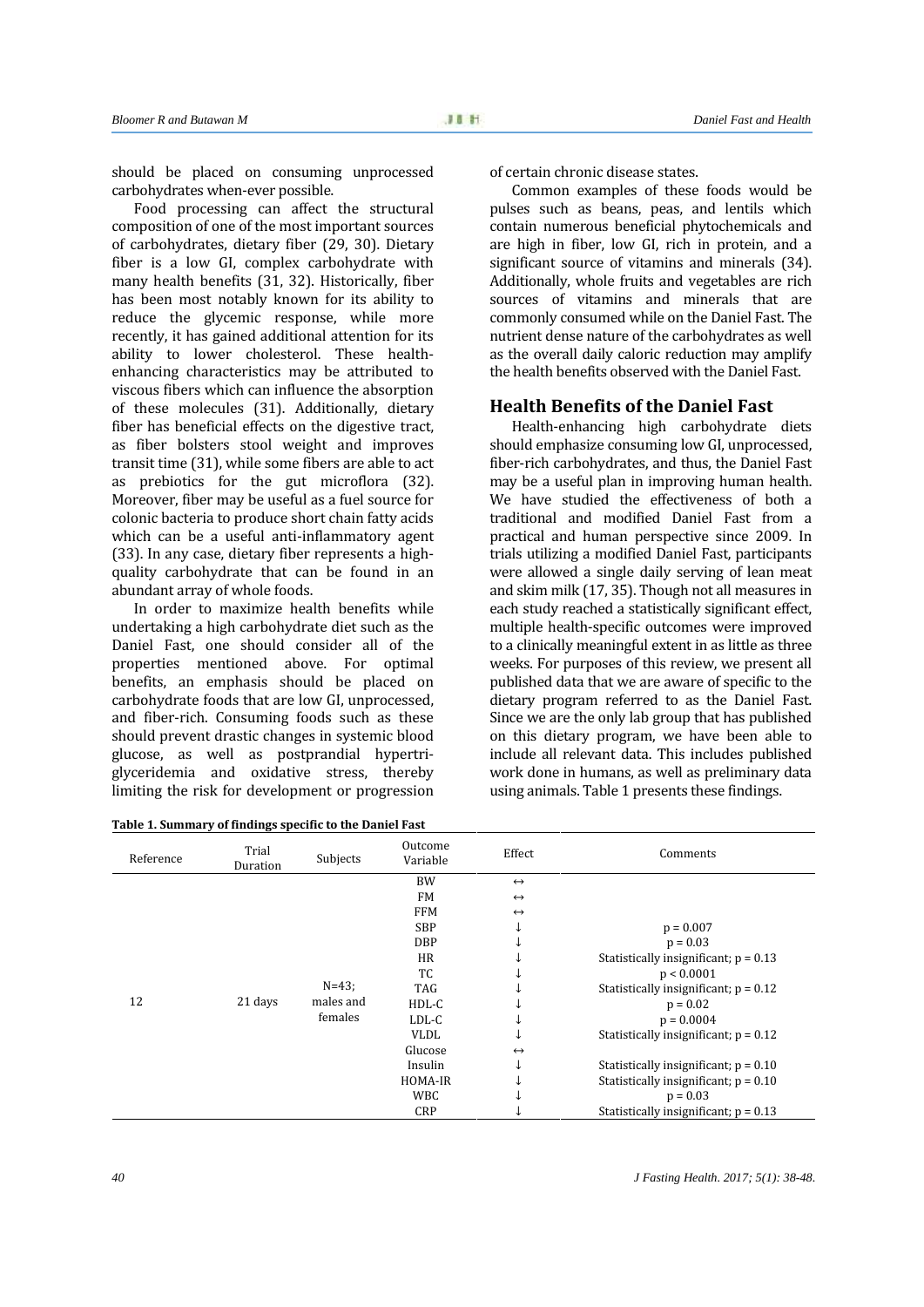*Daniel Fast and Health Bloomer R and Butawan M*

| <b>Continuous of Table 1.</b> |         |                                                                         |                                      |                   |                                            |
|-------------------------------|---------|-------------------------------------------------------------------------|--------------------------------------|-------------------|--------------------------------------------|
|                               |         |                                                                         | MDA                                  | ↓                 | $p = 0.004$                                |
| 13                            |         |                                                                         | H202                                 | ↓                 | Statistically insignificant; $p = 0.074$   |
|                               | 21 days | $N = 43;$<br>males and                                                  | <b>TEAC</b>                          | $\uparrow$        | $p = 0.001$                                |
|                               |         | females                                                                 | <b>Nox</b>                           | $\uparrow$        | $p = 0.003$                                |
|                               |         |                                                                         | ORAC                                 | $\leftrightarrow$ |                                            |
|                               |         |                                                                         | <b>BW</b>                            | $\leftrightarrow$ |                                            |
|                               |         |                                                                         | FM                                   | $\leftrightarrow$ |                                            |
|                               |         |                                                                         | <b>FFM</b>                           | $\leftrightarrow$ |                                            |
|                               |         |                                                                         | Pre to post SBP                      | ↓                 | Statistically insignificant; $p = 0.07$    |
|                               |         |                                                                         | Pre to post DBP                      | ↓                 | $p = 0.02$                                 |
|                               |         |                                                                         | Pre to post TC                       | ↓                 | p < 0.01                                   |
|                               |         |                                                                         | Pre to post<br>HDL-C                 | ↓                 | Statistically insignificant; $p = 0.17$    |
|                               |         | $N = 22$ ;<br>males and<br>females<br>$N = 39;$<br>males and<br>females | Pre to post<br>LDL-C                 | ↓                 | p < 0.01                                   |
| 14                            | 21 days |                                                                         | Pre to post TAG                      | $\leftrightarrow$ |                                            |
|                               |         |                                                                         | Pre to post AUC<br>TAG               | $\leftrightarrow$ | Statistically insignificant; 11% reduction |
|                               |         |                                                                         | Pre to post AUC<br><b>MDA</b>        | $\leftrightarrow$ | Statistically insignificant; 11% reduction |
|                               |         |                                                                         | Pre to post AUC<br>H <sub>2</sub> 02 | $\leftrightarrow$ | Statistically insignificant; 8% reduction  |
|                               |         |                                                                         | Pre to post AUC<br><b>AOPP</b>       | $\leftrightarrow$ | Statistically insignificant; 12% reduction |
|                               |         |                                                                         | Pre to post AUC<br>TEAC              | $\leftrightarrow$ |                                            |
|                               |         |                                                                         | Pre to post AUC<br>NOx               | $\leftrightarrow$ | Statistically insignificant; 37% increase  |
|                               |         |                                                                         | Pre to post Nox                      | ↑                 | $p = 0.02$                                 |
|                               |         |                                                                         | <b>BW</b>                            | $\downarrow$      | p < 0.01                                   |
|                               |         |                                                                         | FM                                   | ↓                 | p < 0.01                                   |
|                               |         |                                                                         | <b>FFM</b>                           | ↓                 | p < 0.01                                   |
|                               |         |                                                                         | SBP                                  | ↓                 | $p = 0.04$                                 |
| 16                            |         |                                                                         | <b>DBP</b>                           | T                 | Statistically insignificant; $p = 0.11$    |
|                               |         |                                                                         | HR                                   | $\leftrightarrow$ |                                            |
|                               |         |                                                                         | TC                                   | ↓                 | p < 0.01                                   |
|                               |         |                                                                         | TAG                                  | ↓                 | Statistically insignificant; $p = 0.18$    |
|                               | 21 days |                                                                         | $HDL-C$                              | $\downarrow$      | p < 0.01                                   |
|                               |         |                                                                         | $LDL-C$                              | ↓                 | p < 0.01                                   |
|                               |         |                                                                         | <b>VLDL</b>                          | ↓                 | Statistically insignificant; $p = 0.20$    |
|                               |         |                                                                         | Glucose                              | ↓                 | $p = 0.04$                                 |
|                               |         |                                                                         | Insulin                              | ↓                 | p < 0.01                                   |
|                               |         |                                                                         | HOMA-IR                              | ↓                 | p < 0.01                                   |
|                               |         |                                                                         | Nox                                  | ↑                 | p < 0.01                                   |
|                               |         |                                                                         | CRP                                  | $\downarrow$      | Statistically insignificant; $p = 0.14$    |
|                               |         |                                                                         | Resistin                             | $\uparrow$        | p < 0.01                                   |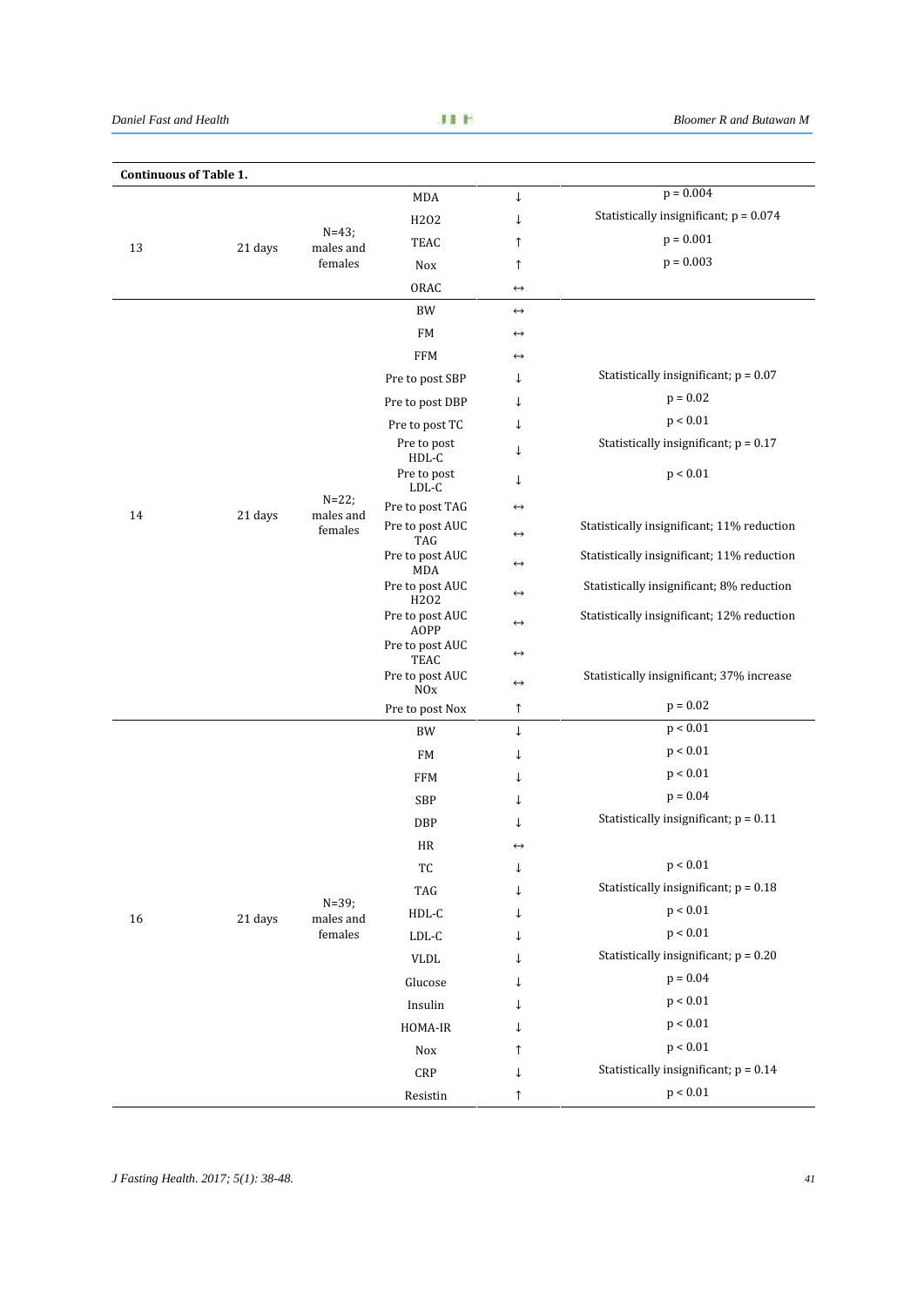| <b>Continuous of Table 1.</b> |         |                                   |                    |                   |                                             |
|-------------------------------|---------|-----------------------------------|--------------------|-------------------|---------------------------------------------|
|                               |         |                                   | T: BW              | $\leftrightarrow$ |                                             |
|                               |         |                                   | T: FM              | $\leftrightarrow$ |                                             |
|                               |         |                                   | T: FFM             | $\leftrightarrow$ |                                             |
|                               |         |                                   | T: SBP             | ↓                 | Statistically insignificant                 |
|                               |         |                                   | T: DBP             | $\leftrightarrow$ |                                             |
|                               |         |                                   | T: HR              | $\leftrightarrow$ |                                             |
|                               |         |                                   | T:TC               | ↓                 | $p = 0.02$                                  |
|                               |         |                                   | T: TAG             | $\leftrightarrow$ | Statistically insignificant; 22% reduction  |
|                               |         |                                   | T: HDL-C           | $\leftrightarrow$ | Statistically insignificant; 13% reduction  |
|                               |         |                                   | T: LDL-C           | $\leftrightarrow$ | Statistically insignificant; 17% reduction  |
|                               |         |                                   | T: VLDL            | $\leftrightarrow$ | Statistically insignificant; 21% reduction  |
|                               |         |                                   | T: Insulin         | $\leftrightarrow$ | Statistically insignificant; 22% reduction  |
|                               |         |                                   | T: HOMA-IR         | $\leftrightarrow$ | Statistically insignificant; 31% reduction  |
|                               |         |                                   | T: MDA             | $\leftrightarrow$ | Statistically insignificant; 22% reduction  |
|                               |         | $N = 29;$                         | T: CRP             | $\leftrightarrow$ | Statistically insignificant; 40% reduction  |
| 17                            | 21 days | males and                         | M: BW              | $\leftrightarrow$ |                                             |
|                               |         | females                           | M: FM              | $\leftrightarrow$ |                                             |
|                               |         |                                   | M: FFM             | $\leftrightarrow$ |                                             |
|                               |         |                                   | M: SBP             | $\leftrightarrow$ |                                             |
|                               |         |                                   | M: DBP             | $\leftrightarrow$ |                                             |
|                               |         |                                   | M: HR              | $\leftrightarrow$ |                                             |
|                               |         |                                   | M:TC               | ↓                 | $p = 0.02$                                  |
|                               |         |                                   | M: TAG             | $\leftrightarrow$ | Statistically insignificant; 11% reduction  |
|                               |         |                                   | M: HDL-C           | $\leftrightarrow$ | Statistically insignificant; 7.6% reduction |
|                               |         |                                   | $M:LDL-C$          | $\leftrightarrow$ | Statistically insignificant; 18% reduction  |
|                               |         |                                   | M: VLDL            | $\leftrightarrow$ | Statistically insignificant; 12% reduction  |
|                               |         |                                   | M: Insulin         | $\leftrightarrow$ | Statistically insignificant; 17% reduction  |
|                               |         |                                   | M: HOMA-IR         | $\leftrightarrow$ | Statistically insignificant; 13% reduction  |
|                               |         |                                   | M: MDA             | $\leftrightarrow$ |                                             |
|                               |         |                                   | M: CRP             | $\leftrightarrow$ | Statistically insignificant; 41% reduction  |
|                               |         |                                   | T: BW              | $\leftrightarrow$ |                                             |
|                               |         | $N = 35;$<br>males and<br>females | T: FM              | $\leftrightarrow$ |                                             |
|                               |         |                                   | T: FFM             | $\leftrightarrow$ |                                             |
|                               |         |                                   | T: SBP             | ↓                 | Statistically insignificant; $p = 0.06$     |
|                               |         |                                   | T: DBP             | $\leftrightarrow$ |                                             |
|                               |         |                                   | T: HR              | $\leftrightarrow$ |                                             |
| 35                            |         |                                   | T: TC              | ↓                 | Statistically insignificant; $p = 0.10$     |
|                               |         |                                   | T: HDL-C           | $\leftrightarrow$ | Statistically insignificant; 13% reduction  |
|                               |         |                                   | $T:LDL-C$          | $\leftrightarrow$ | Statistically insignificant; 20% reduction  |
|                               |         |                                   | T: VLDL            | $\leftrightarrow$ | Statistically insignificant; 6% reduction   |
|                               | 21 days |                                   | T: Glucose         | $\leftrightarrow$ |                                             |
|                               |         |                                   | T: Insulin         | $\leftrightarrow$ | Statistically insignificant; 33% reduction  |
|                               |         |                                   | T: HOMA-IR         | $\leftrightarrow$ | Statistically insignificant; 31% reduction  |
|                               |         |                                   | T: MDA             | $\leftrightarrow$ | Statistically insignificant; 25% reduction  |
|                               |         |                                   | T: AOPP            | $\leftrightarrow$ | Statistically insignificant; 6% reduction   |
|                               |         |                                   | T: Nitrate/Nitrite | $\leftrightarrow$ | Statistically insignificant; 7% increase    |
|                               |         |                                   | T: CRP             | $\leftrightarrow$ |                                             |
|                               |         |                                   | M: BW              | $\leftrightarrow$ |                                             |
|                               |         |                                   | M:FM               | $\leftrightarrow$ |                                             |
|                               |         |                                   | M: FFM             | $\leftrightarrow$ |                                             |
|                               |         |                                   | M: SBP             | ↓                 | Statistically insignificant; $p = 0.06$     |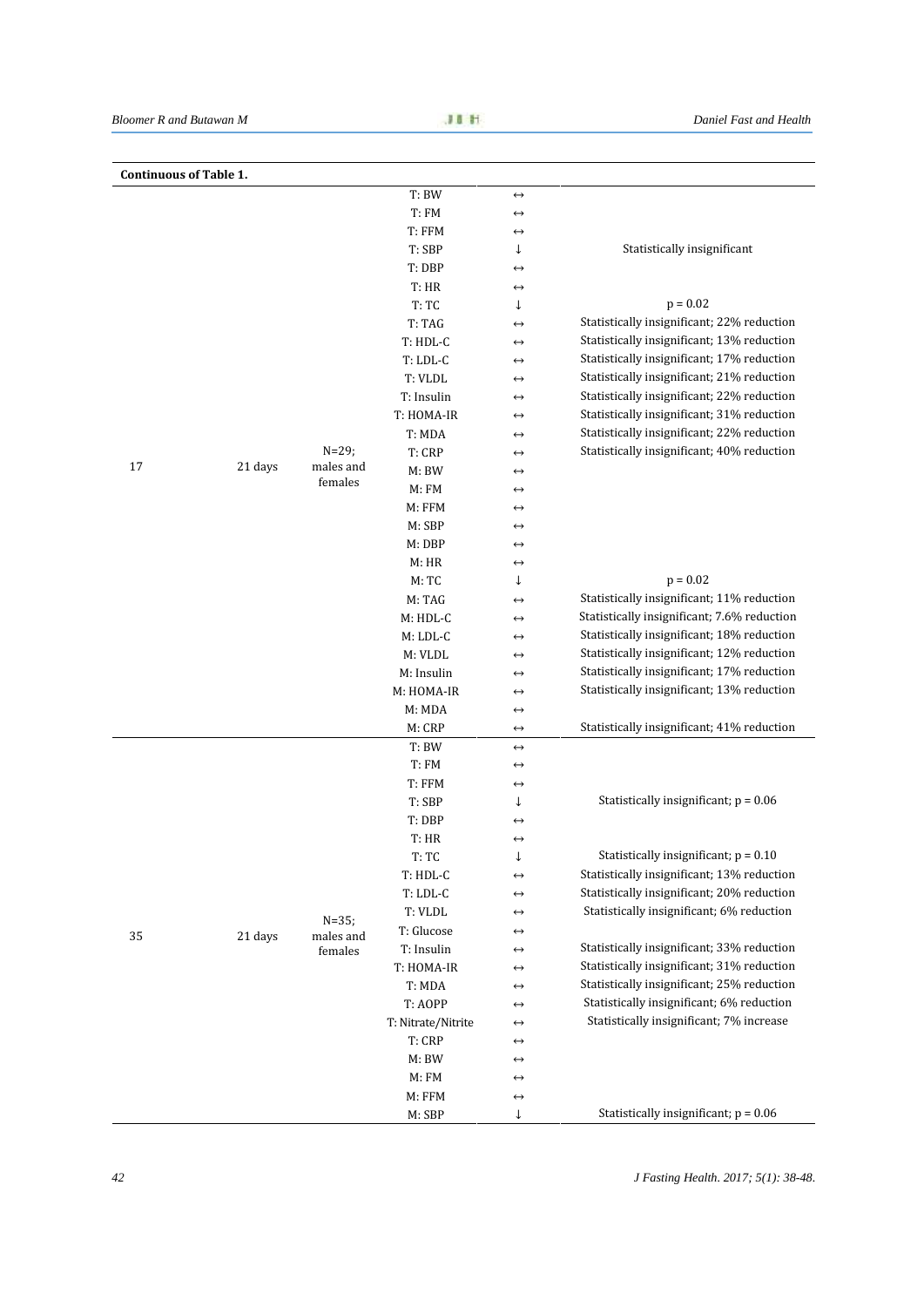|    | <b>Continuous of Table 1.</b> |                                      |                    |                   |                                            |
|----|-------------------------------|--------------------------------------|--------------------|-------------------|--------------------------------------------|
|    |                               |                                      | M: DBP             | $\leftrightarrow$ |                                            |
|    |                               |                                      | M: HR              | $\leftrightarrow$ |                                            |
|    |                               |                                      | M:TC               | ↓                 | Statistically insignificant; $p = 0.10$    |
|    |                               |                                      | M: HDL-C           | $\leftrightarrow$ | Statistically insignificant; 11% reduction |
|    |                               |                                      | M: LDL-C           | $\leftrightarrow$ | Statistically insignificant; 10% reduction |
|    |                               |                                      | M: VLDL            | $\leftrightarrow$ | Statistically insignificant; 4% reduction  |
|    |                               |                                      | M: Glucose         | $\leftrightarrow$ | Statistically insignificant; 5% increase   |
|    |                               |                                      | M: Insulin         | $\leftrightarrow$ | Statistically insignificant;               |
|    |                               |                                      | M: HOMA-IR         | $\leftrightarrow$ | Statistically insignificant;               |
|    |                               |                                      | M: MDA             | $\leftrightarrow$ |                                            |
|    |                               |                                      | M: AOPP            | $\leftrightarrow$ |                                            |
|    |                               |                                      | M: Nitrate/Nitrite | ↑                 | Statistically insignificant; 41% increase  |
|    |                               |                                      | M: CRP             | $\leftrightarrow$ | Statistically insignificant; 21% reduction |
|    |                               |                                      | T: BW              | $\leftrightarrow$ |                                            |
|    |                               |                                      | T: FM              | $\leftrightarrow$ |                                            |
|    |                               |                                      | T: FFM             | $\leftrightarrow$ |                                            |
|    |                               |                                      | T:TC               | $\leftrightarrow$ | Statistically insignificant; 11% reduction |
|    |                               |                                      | T: TAG             | ↓                 | $p = 0.002$                                |
|    |                               |                                      | T: HDL-C           | $\leftrightarrow$ | Statistically insignificant; 1% increase   |
|    |                               |                                      | T: LDL-C           | $\leftrightarrow$ | Statistically insignificant; 13% reduction |
|    |                               |                                      | T: VLDL            | $\leftrightarrow$ | $p = 0.002$                                |
|    |                               |                                      | T: Glucose         | $\leftrightarrow$ | Statistically insignificant; 14% reduction |
|    |                               |                                      | T: Insulin         | $\leftrightarrow$ | Statistically insignificant; 19% reduction |
|    |                               |                                      | T: HOMA-IR         | $\leftrightarrow$ | Statistically insignificant; 42% reduction |
|    |                               | $N = 21$ ;                           | T: CRP             | $\leftrightarrow$ |                                            |
| 36 | 6 month                       | males and<br>females                 | M: BW              | $\leftrightarrow$ |                                            |
|    |                               |                                      | M: FM              | $\leftrightarrow$ |                                            |
|    |                               |                                      | M: FFM             | $\leftrightarrow$ |                                            |
|    |                               |                                      | M:TC               | $\leftrightarrow$ | Statistically insignificant; 8% reduction  |
|    |                               |                                      | M: TAG             | ↓                 | $p = 0.002$                                |
|    |                               |                                      | M: HDL-C           | $\leftrightarrow$ | Statistically insignificant; 3% increase   |
|    |                               |                                      | $M:LDL-C$          | $\leftrightarrow$ | Statistically insignificant; 11% reduction |
|    |                               |                                      | M: VLDL            | ↓                 | $p = 0.002$                                |
|    |                               |                                      | M: Glucose         | $\leftrightarrow$ | Statistically insignificant; 4% reduction  |
|    |                               |                                      | M: Insulin         | $\leftrightarrow$ | Statistically insignificant; 28% reduction |
|    |                               |                                      | M: HOMA-IR         | $\leftrightarrow$ | Statistically insignificant; 33% reduction |
|    |                               |                                      | M: CRP             |                   | Statistically insignificant; 43% reduction |
|    |                               |                                      | BW                 | ↓                 | $DF+E$ , DF, WD+E < WD; $p < 0.05$         |
| 37 |                               | $N=27; 3-4$<br>week old<br>male rats | FM                 | ↓                 | $DF+E$ , $DF < WD+E$ , $WD$ ; $p < 0.0001$ |
|    |                               |                                      | TC                 | ↓                 | $DF+E$ , $DF < WD+E$ , $WD$ ; $p < 0.05$   |
|    |                               |                                      | TAG                | ↓                 | $DF+E$ , $DF < WD+E$ , $WD$ ; $p < 0.05$   |
|    |                               |                                      | MDA                |                   | $DF+E < WD$                                |
|    |                               |                                      | AOPP               |                   | $DF+E$ , $DF < WD+E$ , $WD$ ; $p < 0.05$   |
|    | 13 weeks                      |                                      | <b>RUN TIME</b>    |                   | $DF+E > WD+E$ ; $p = 0.02$                 |
|    |                               |                                      | $IL-4$             | ↑                 |                                            |
|    |                               |                                      |                    | $\leftrightarrow$ |                                            |
|    |                               |                                      | IL-1 $\beta$       | $\leftrightarrow$ |                                            |
|    |                               |                                      | $IL-10$            | $\leftrightarrow$ |                                            |
|    |                               |                                      | TNF- $\alpha$      | $\leftrightarrow$ | $DF+E > WD+E$                              |
| 38 |                               | $N=27; 3-4$                          | LBM                | ↑                 |                                            |
|    | 13 weeks                      | week old                             | Testosterone       | $\leftrightarrow$ |                                            |
|    |                               | male rats                            |                    |                   |                                            |

*J Fasting Health. 2017; 5(1): 38-48. 43*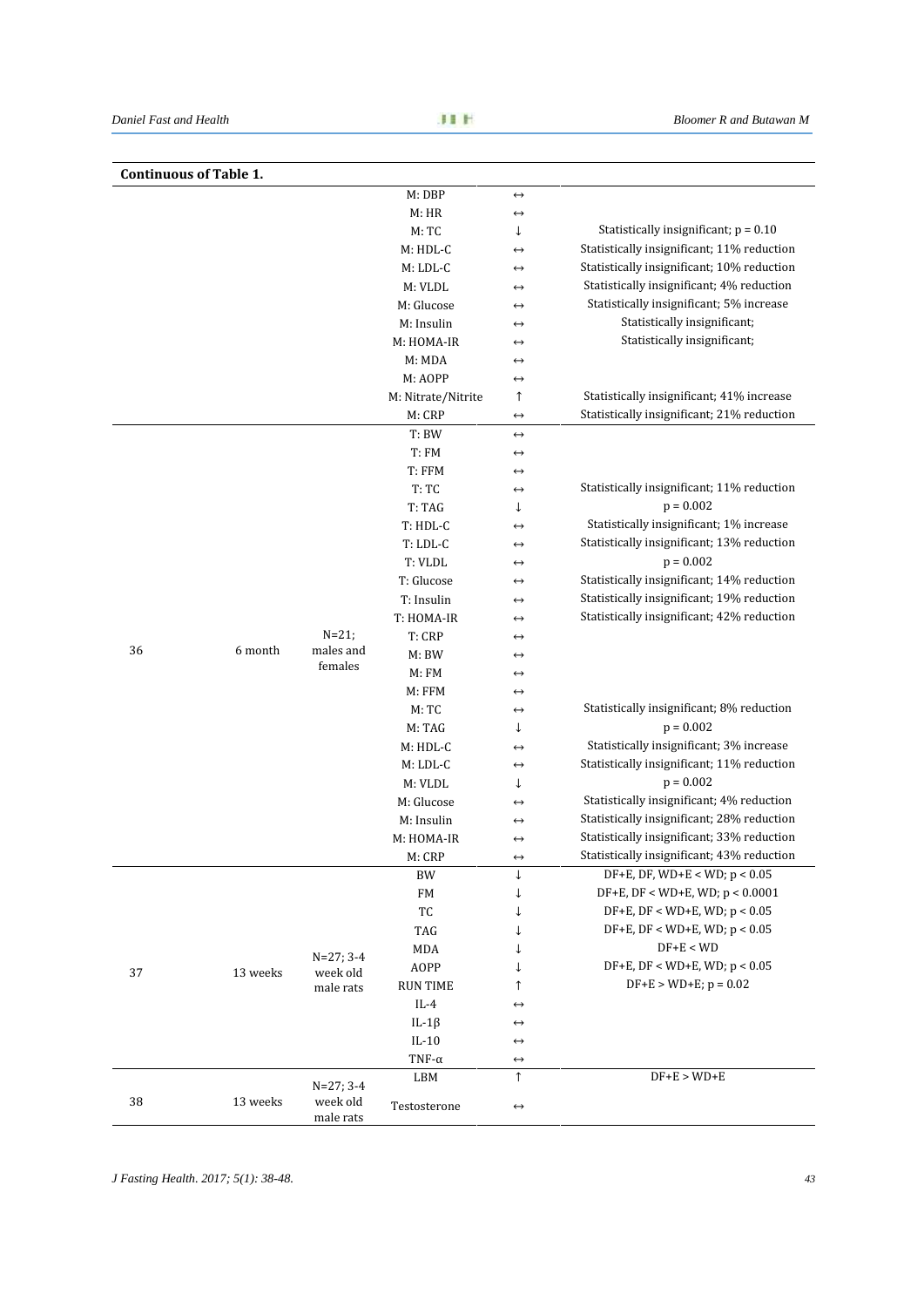|    | Continuous of Table 1. |                                      |                                                |                   |                                         |
|----|------------------------|--------------------------------------|------------------------------------------------|-------------------|-----------------------------------------|
|    |                        | $N=27; 3-4$                          | Glucose                                        |                   | DF, DF+E < WD, WD+E; $p < 0.05$         |
| 40 | 13 weeks               | week old<br>male rats                | Insulin                                        | $\leftrightarrow$ |                                         |
|    |                        |                                      | HOMA-IR                                        |                   | $DF$ , $DF+E < WD$ , $WD+E$             |
|    |                        |                                      | Liver weight                                   |                   | $p = 0.0002$ ; DF vs WD                 |
|    |                        |                                      | Small intestine length                         |                   | $p = 0.0002$ ; DF vs WD                 |
|    |                        | $N=27; 3-4$<br>week old<br>male rats | Small intestine weight                         |                   | $p = 0.0003$ ; DF vs WD                 |
| 41 | 13 weeks               |                                      | Small intestine<br>maltodextrinase<br>activity |                   | Statistically insignificant; $p = 0.18$ |

AUC: Area Under the Curve

T: Traditional Daniel Fast

M: Modified Daniel Fast

#### *Body Weight/Body Fat*

In all human trials dealing with the Daniel Fast, reductions in body weight, fat mass, and fat free mass were reported following a three week or six month dietary intervention (10, 12, 16, 17, 35, 36). In total, 189 participants across all aforementioned studies completed the trials and were included in analyses. Only one study in which participants co-ingested krill oil or<br>placebo revealed statistically significant placebo revealed statistically significant improvements in these variables (16). These results are consistent with other high carbohydrate trials indicating high carbohydrate diets may not be best for weight loss. That said, our average reported weight loss following the Daniel Fast for a period of three weeks has been 5.5 pounds, while those following the plan for six months noted a 9.0 pound weight loss.

In our lone animal study involving the Daniel Fast dietary plan, rats consuming the Daniel Fast diet for 3 months had significantly lower total body weight and fat mass than rats consuming the typical Western diet (37,38). Young, sedentary male Long-Evans rats consuming a Daniel Fast diet on average gained 312 grams of total body mass while rats consuming a traditional Western diet gained 384 grams. Body composition between groups was also significantly different following the 3-month trial, with Daniel Fast rats having an average body fat percentage of 24.6% versus 33.5% in Western diet fed rats. Additionally, exercise in conjunction with either diet increased the noted change in body mass and final body fat percentage. Results from human and animal studies suggest weight loss and fat loss does indeed occur with a high carbohydrate Daniel Fast diet, but the changes in these measures may not be as striking in humans as compared with

some of the very low carbohydrate regimens followed by some.

#### *Blood Pressure*

Overall, hemodynamic measurements from human trials suggest both a modified (involving one serving per day of meat and dairy) or a traditional Daniel Fast for a period of three weeks or six months can improve systolic and diastolic blood pressure (10,12,16,17,35,36). The only exception was a very slight rise in systolic blood pressure from a modified Daniel Fast following a three week trial in 13 individuals (17). These studies suggest clinically meaningful reductions in blood pressure are achievable from the Daniel Fast, but as expected, hemodynamic results are variable as in many other dietary intervention studies (39).

#### *Blood Lipids*

Results from both three week and six month trials with the traditional and modified Daniel Fast are similar and promising, with reductions<br>observed in fasting total cholesterol, fasting total triglycerides, LDL-C, and VLDL (10, 12, 16, 17, 35, 36). One such drawback from consuming this high carbohydrate diet includes a drop in total cholesterol which is so drastic that HDL-C is also reduced. In order to compensate for this downside, the modified Daniel Fast allowed for a single serving of lean meat and skim milk. When tested against the traditional fast, participants in the modified group did not seem to experience the reduction in HDL-C to as great of an extent (17, 35). In fact, in a six month trial, participants in both the traditional and modified groups experienced increases in HDL-C by the end of the trial (36). Additionally, three weeks of the traditional Daniel Fast also seemed to alter the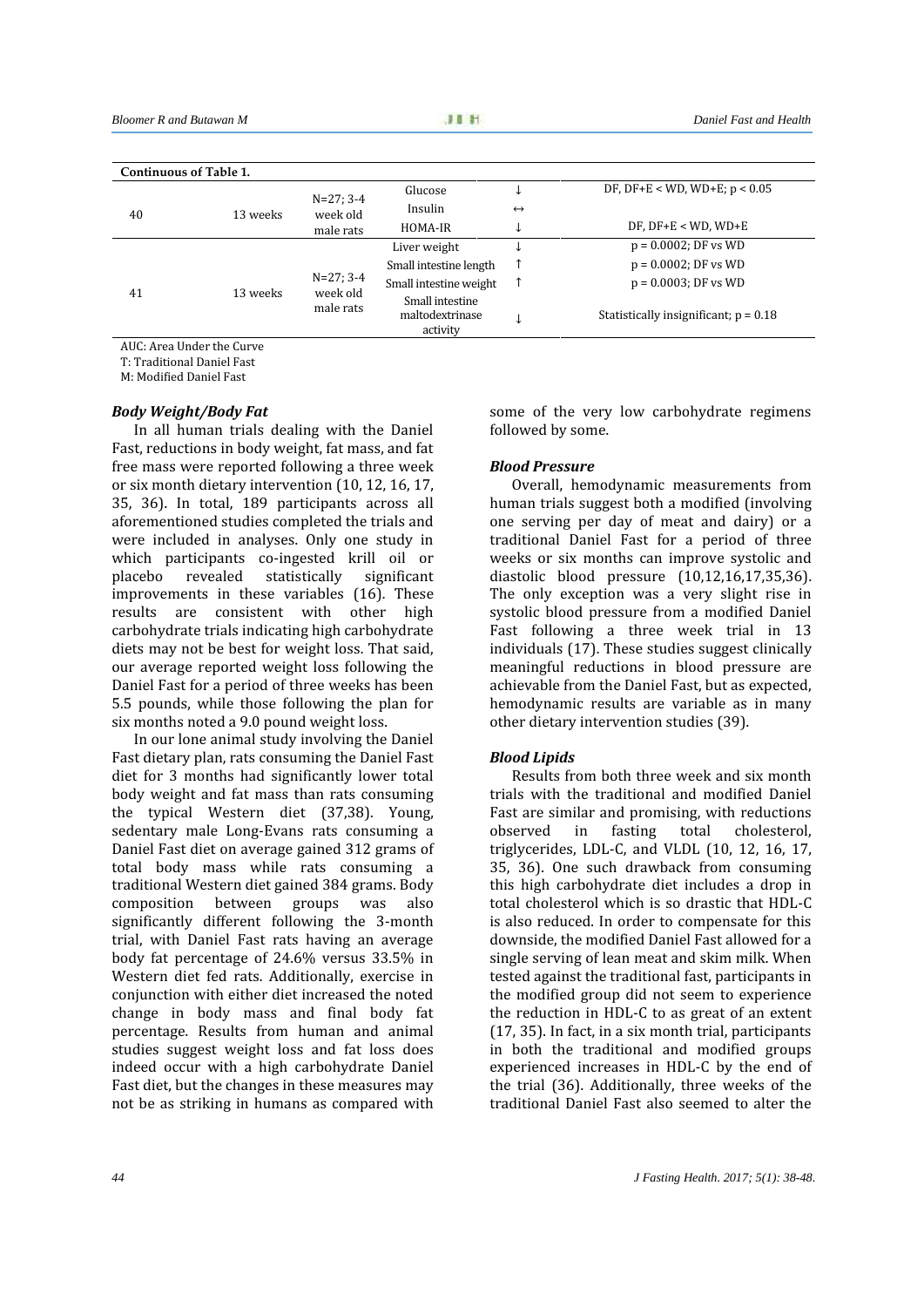postprandial hypertriglyceridemia response as seen by the reduction in the area under the curve for triglycerides after ingesting a high fat milkshake (12).

In our animal study, rats fed a Daniel Fast diet for 3 months had significantly lower triglycerides and total cholesterol than rats fed a traditional Western diet (37). Rats consuming the traditional Western diet exhibited plasma triglycerides 6 fold and cholesterol 2- to 3-fold higher than those consuming the Daniel Fast. Results from the above mentioned human and animal studies suggest a Daniel Fast may prevent adverse alterations in blood lipid parameters.

#### *Blood Glucose, Insulin, and HOMA-IR*

The effect of this high carbohydrate diet on fasting glycemic biomarkers are not as consistent as those mentioned above. Combined results from a three week traditional Daniel Fast trial with co-ingestion of krill oil or coconut oil (placebo) reported statistically significant reductions in fasting glucose, insulin, and HOMA-IR (16). Other clinically meaningful reductions in fasting glucose, insulin, and HOMA-IR were also observed from three week interventions (10,17) and a six month trial (36). Contrary to these findings, a three week trial with a modified Daniel Fast resulted in a slight but statistically insignificant mean increase in fasting glucose, insulin, and HOMA-IR (35). These inconsistent results may be due to the diverse sample population used in each trial.

Our results from animal studies indicate male rats consuming the Daniel Fast for 3 months had significantly lower fasting plasma glucose. Though not significantly different, this was also accompanied by lower fasting plasma insulin and HOMA-IR levels in Daniel Fast-fed rats. Rats fed the Western diet for 3 months developed insulin resistance as suggested by the HOMA-IR, levels while rats fed the Daniel Fast did not (37,40). Human and animal trials suggest the high carbohydrate, nutrient dense Daniel Fast may have protective effects from the development of insulin resistance.

#### *Blood Oxidative Stress and Antioxidant Capacity*

Three week dietary intervention studies with the traditional Daniel Fast resulted in reductions in the lipid peroxidation marker MDA (11, 12, 16, 17, 35); however, two studies utilizing the modified Daniel Fast failed to show changes (17, 35). Additionally, the traditional Daniel Fast also resulted in reductions in hydrogen peroxide (11, 16) and increases in nitrate/nitrite, the metabolites of nitric oxide (11, 12, 16). When comparing the traditional and modified Daniel Fast to a traditional vegan diet, all high carbohydrate diets resulted in increases in nitrate/nitrite (35). Postprandial areas under the curves for hydrogen peroxide and advanced oxidation protein products decreased following ingesting a high fat milkshake, while the area under the curve for nitric oxide metabolites increased pre- to post-fast (12). Results for Trolox equivalent antioxidant capacity were highly inconsistent between trials (11, 12, 16).

Rats fed a Western diet for 3 months have higher levels of MDA and advanced oxidation protein products (AOPP) than rats fed the Daniel Fast diet (37). For example, rats consuming the Western diet resulted in an approximately 8-fold higher level of AOPP, which is a far greater effect than what we observed in humans following a three week intervention. Taken together, human and animal studies suggest a Daniel Fast for at least three weeks may lower oxidative stress.

#### *Blood CRP and Inflammation*

Human data regarding the effects of the Daniel Fast on inflammation are limited to the measure of C-reactive protein. All three week and six month trials with both variations of the Daniel Fast result in clinically meaningful reductions in C-reactive protein. Additionally, a three week trial with the traditional Daniel Fast and krill or coconut (placebo) oil also resulted in a statistically significant increase in resistin (16). Rats fed the Daniel Fast diet for 3 months failed to show a statistically significant difference in inflammatory markers as in inflammatory markers compared to rats fed the Western diet (37).

#### *Physical Performance and Related Variables*

To date, the effect of the Daniel Fast on physical performance has only been assessed in animal models. Young rats who were exercise trained and fed the Daniel Fast for 3 months demonstrated a greater improvement from baseline in run time to exhaustion as compared to rats fed a Western diet (37). Specifically,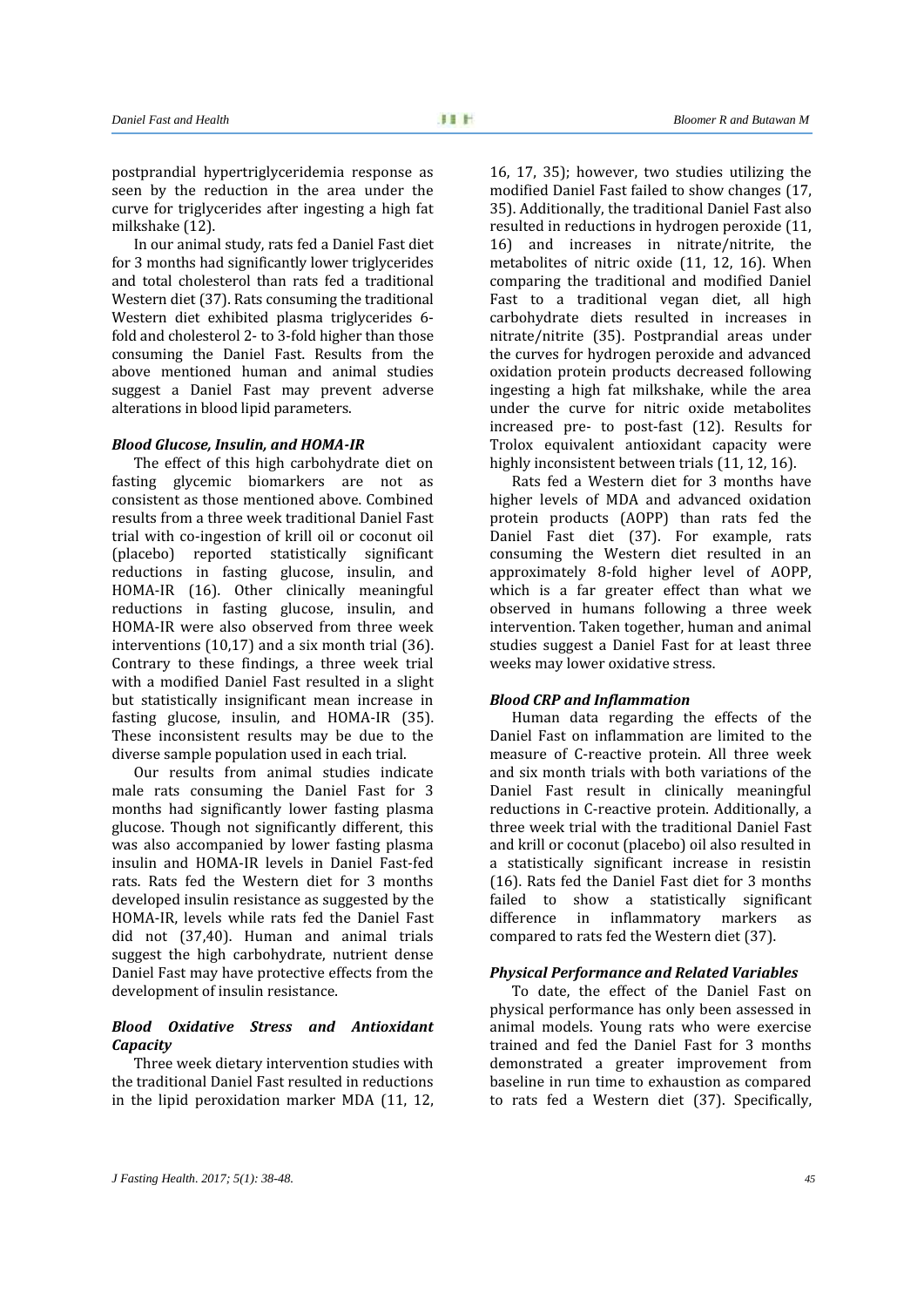exercise-trained rats consuming the Daniel Fast for 3 months improved treadmill run time to exhaustion by 23.6 minutes; whereas, exercise trained rats consuming the Western diet only improved treadmill run time by 12.6 minutes on average. Finally, structural changes within the small intestines of rats fed the Daniel Fast for 3 months have also been shown to be modified by<br>exercise without affecting carbohydrate carbohydrate absorption (41).

#### *Compliance*

For any dietary program, perhaps the variable of greatest importance is the individual's ability to comply with the guidelines. Short-term and long-term compliance has been assessed using self-reported measures and checked with dietary logs. Overall compliance to a traditional or modified Daniel Fast is very good with self reported measures on a scale of 0-100% typically being greater than 95% for a duration of three weeks (10-12, 16, 36, 42). During one study with a longer time course of six months, compliance was reportedly approximately 85% after the 3rd month and approximately 80% after the 6<sup>th</sup> month (42). These compliance values suggest that both the traditional and modified Daniel Fast may be an effective *ad libitum* dietary approach that can potentially improve overall health.

#### **Conclusion**

When consuming a high carbohydrate diet in the pursuit of enhancing overall health, it is important to consume the low GI, unprocessed, fiber-rich carbohydrates such as those required for the Daniel Fast. Short-term and long-term compliance to this type of *ad libitum* dietary intervention is typically very good, with health benefits observed in as little as three weeks. In general, these include reductions in body weight, fat mass, blood pressure, lipids, fasting glucose and insulin, certain pro-oxidant oxidative stress markers, and inflammation. Additional work involving a larger sample of men and women, perhaps with diagnosed cardiovascular or metabolic disease, will help expand our understanding of the potential influence of this high carbohydrate diet on human health.

#### **Conflicts of interest**

MB has no conflicts of interest to disclose.

RJB is the co-author of the book The Daniel Cure: The Daniel Fast Way to Vibrant Health. Both authors read and approved of the final manuscript.

#### **Acknowledgments**

Funding for this work was provided by the University of Memphis.

#### **References**

- 1. Bloomer RJ, Butawan M. The use of dietary and caloric restriction models for improved cardio metabolic health. Jacobs J Food Nutr. 2016; 3(2):26.
- 2. Trepanowski JF, Bloomer RJ. The impact of religious fasting on human health. Nutr J. 2010; 9:57.
- 3. Asif M, Rooney LW, Ali R, Riaz MN. Application and opportunities of pulses in food system: a review. Crit Rev Food Sci Nutr. 2013; 53(11):1168-79.
- 4. Couture P, Archer WR, Lamarche B, Landry N, Dériaz O, Corneau L, et al. Influences of apolipoprotein E polymorphism on the response of plasma lipids to the ad libitum consumption of a high-carbohydrate diet compared with a high monounsaturated fatty acid diet. Metabolism. 2003; 52(11):1454-9.
- 5. Schaefer EJ, Gleason JA, Dansinger ML. The effects of low-fat, high-carbohydrate diets on plasma lipoproteins, weight loss, and heart disease risk reduction. Curr Atheroscler Rep. 2005; 7(6):421-7.
- 6. Turner N, Cooney GJ, Kraegen EW, Bruce CR. Fatty acid metabolism, energy expenditure and insulin resistance in muscle. J Endocrinol. 2014; 220(2):T61-79.
- 7. Dashti HS, Follis JL, Smith CE, Tanaka T, Garaulet M, Gottlieb DJ, et al. Gene-environment interactions of circadian-related genes for cardiometabolic traits. Diabetes Care. 2015; 38(8):1456-66.
- 8. Salsberg SL, Ludwig DS. Putting your genes on a diet: the molecular effects of carbohydrate. Am J Clin Nutr. 2007; 85(5):1169-70.
- 9. Asemi Z, Samimi M, Tabassi Z, Sabihi SS, Esmaillzadeh A. A randomized controlled clinical trial investigating the effect of dash diet on insulin resistance, inflammation, and oxidative stress in gestational diabetes. Nutrition. 2013; 29(4):619-24.
- 10. Bloomer RJ, Kabir MM, Canale RE, Trepanowski JF, Marshall KE, Farney TM, et al. Effect of a 21 day daniel fast on metabolic and cardiovascular disease risk factors in men and women. Lipids Health Dis. 2010; 9:94.
- 11. Bloomer RJ, Kabir MM, Trepanowski JF, Canale RE, Farney TM. A 21 day daniel fast improves selected biomarkers of antioxidant status and oxidative stress in men and women. Nutr Metab. 2011; 8:17.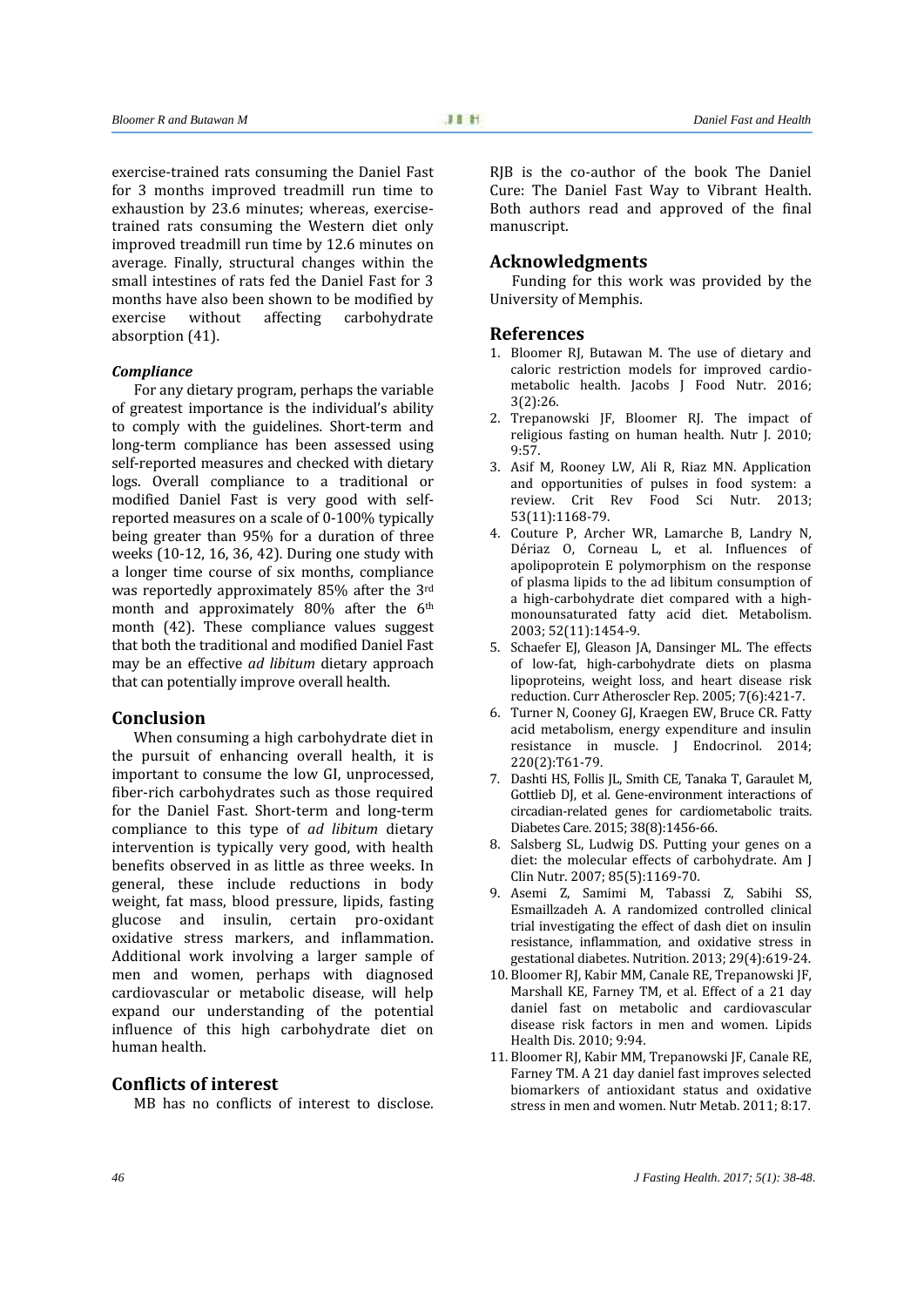- 12. Bloomer RJ, Trepanowski JF, Kabir MM, Alleman RJ Jr, Dessoulavy ME. Impact of short-term dietary modification on postprandial oxidative stress. Nutr J. 2012; 11:16.
- 13. Kitabchi AE, McDaniel KA, Wan JY, Tylavsky FA, Jacovino CA, Sands CW, et al. Effects of high protein versus high-carbohydrate diets on markers of β-cell function, oxidative stress, lipid peroxidation, proinflammatory cytokines, and adipokines in obese, premenopausal women without diabetes: a randomized controlled trial. Diabetes Care. 2013; 36(7):1919-25.
- 14. Tonstad S, Malik N, Haddad E. A high-fibre bean-rich diet versus a low-carbohydrate diet for obesity. J Hum Nutr Diet. 2014; 27(Suppl 2):109-16.
- 15. Trepanowski JF, Canale RE, Marshall KE, Kabir MM, Bloomer RJ. Impact of caloric and dietary restriction regimens on markers of health and longevity in humans and animals: A summary of available findings. Nutr J. 2011; 10:107.
- 16. Trepanowski JF, Kabir MM, Alleman RJ Jr, Bloomer RJ. A 21-day daniel fast with or without krill oil<br>supplementation improves anthropometric supplementation parameters and the cardiometabolic profile in men and women. Nutr Metab. 2012; 9(1):82.
- 17. Alleman RJ Jr, Harvey IC, Farney TM, Bloomer RJ. Both a traditional and modified daniel fast improve the cardio-metabolic profile in men and women. Lipids Health Dis. 2013; 12:114.
- 18. Pilis W, Stec K, Zych M, Pilis A. Health benefits and risk associated with adopting a vegetarian diet. Rocz Panstw Zakl Hig. 2014; 65(1):9-14.
- 19. Jenkins DJ, Wolever TM, Taylor RH, Barker H, Fielden H, Baldwin JM, et al. Glycemic index of foods: a physiological basis for carbohydrate exchange. Am J Clin Nutr. 1981; 34(3):362-6.
- 20. Zeevi D, Korem T, Zmora N, Israeli D, Rothschild D, Weinberger A, et al. Personalized nutrition by prediction of glycemic responses. Cell. 2015; 163(5):1079-94.
- 21. Barclay AW, Petocz P, McMillan-Price J, Flood VM, Prvan T, Mitchell P, et al. Glycemic index, glycemic load, and chronic disease risk—a meta-analysis of observational studies. Am J Clin Nutr. 2008; 87(3):627-37.
- 22. Buyken AE, Goletzke J, Joslowski G, Felbick A, Cheng G, Herder C, et al. Association between carbohydrate quality and inflammatory markers: Systematic review of observational and interventional studies. Am J Clin Nutr. 2014; 99(4):813-33.
- 23. Augustin LS, Kendall CW, Jenkins DJ, Willett WC, Astrup A, Barclay AW, et al. Glycemic index, glycemic load and glycemic response: An international scientific consensus summit from the international carbohydrate quality consortium (ICQC). Nutr Metab Cardiovasc Dis. 2015; 25(9):795-815.
- 24. Fellows PJ. Food processing technology: principles and practice. New York: Elsevier; 2009.
- 25. Saleh AS, Zhang Q, Chen J, Shen Q. Millet grains: nutritional quality, processing, and potential health benefits. Comprehens Rev Food Sci Food Saf. 2013; 12(3):281-95.
- 26. Shewfelt RL. How does food processing change the nutritional value of foods? In defense of processed food. New York: Springer International Publishing; 2017. P. 107-23.
- 27. Brand JC, Nicholson PL, Thorburn AW, Truswell AS. Food processing and the glycemic index. Am J Clin Nutr. 1985; 42(6):1192-6.
- 28. Aldughpassi A, Abdel-Aal el-SM, Wolever TM. Barley cultivar, kernel composition, processing affect the glycemic index. J Nutr. 2012; 142(9):1666-71.
- 29. Dhingra D, Michael M, Rajput H, Patil RT. Dietary fibre in foods: a review. J Food Sci Technol. 2012; 49(3):255-66.
- 30. Ozyurt VH, Ötles S. Effect of food processing on the physicochemical properties of dietary fibre. Acta Sci Pol Technol Aliment. 2016; 15(3):233-245.
- 31. Mudgil D, Barak S. Composition, properties and health benefits of indigestible carbohydrate polymers as dietary fiber: a review. Int J Biol Macromol. 2013; 61:1-6.
- 32. Verspreet J, Damen B, Broekaert WF, Verbeke K, Delcour JA, Courtin CM. A critical look at prebiotics within the dietary fiber concept. Ann Rev Food Sci Technol. 2016; 7:167-90.
- 33. Tan J, McKenzie C, Potamitis M, Thorburn AN, Mackay CR, Macia L. The role of short-chain fatty acids in health and disease. Adv Immunol. 2014; 121(91):e119.
- 34. Mudryj AN, Yu N, Aukema HM. Nutritional and health benefits of pulses. Appl Physiol Nutr Metab. 2014; 39(11):1197-204.
- 35. Bloomer RJ, Gunnels TA, Schriefer JM. Comparison of a restricted and unrestricted vegan diet plan with a restricted omnivorous diet plan on health specific measures. Healthcare (Basel). 2015; 3(3):544-55.
- 36. Bloomer RJ. Influence of a 6-month modified or traditional daniel fast on measures of health in men and women. J Nutr Biol. 2015; 1:22-32.
- 37. Bloomer RJ, Schriefer JM, Gunnels TA, Lee SR, Sable HJ, van der Merwe M, et al. Dietary composition significantly impacts physical performance, body composition, blood lipids, oxidative stress and inflammation in male rats. Memphis, US: The University of Memphis; 2017.
- 38. Moore DC, Buddington RK, Freeman DA, Bloomer RJ. The influence of plant- and animal-based diets on circulating testosterone and body composition of young male rats. Memphis, US: The University of Memphis; 2016.
- 39. Gay HC, Rao SG, Vaccarino V, Ali MK. Effects of